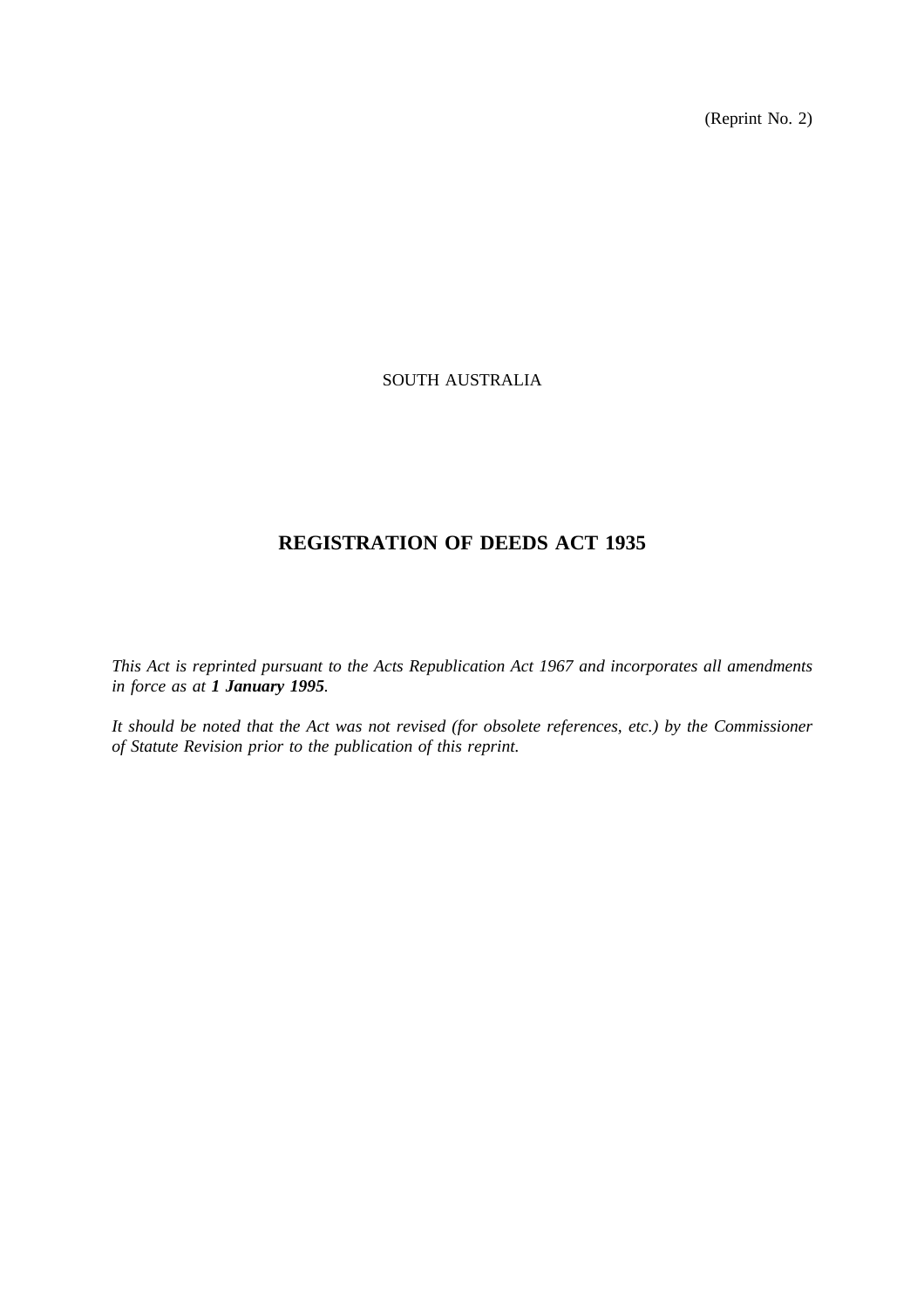# **SUMMARY OF PROVISIONS**

### **PART 1**

# **PRELIMINARY AND ADMINISTRATIVE PROVISIONS**

- 1. Short title
- 2. Division of Act
- 3. Repeal
- 4. Savings
- 5. Interpretation
- 6. Registrar-General and Deputy Registrars-General
- 7. Validation of certain acts, etc.
- 8. Neglect of duty by registrar

#### **PART 2 REGISTRATION**

- 9. Application of this Part
- 10. Instruments to be registered and the effect of registration
- 10A. Registration of memorandum of appointment of new trustees
- 11. Mode of registration
- 12. Proof or acknowledgment of execution
- 13. Persons entitled to attest and take acknowledgments
- 14. Contents of memorials
- 15. Inaccurate memorials
- 16. Registration of two or more writings affecting same land
- 17. Time for registering instruments executed outside the State
- 18. Time for registering wills
- 19. Time for registering wills where party disabled
- 20. Time for registering wills in case of concealment or suppression
- 21. Registration of judgments
- 22. Certificate of judgment
- 23. Discharge of mortgages and judgments
- 24. Particulars of certificates
- 25. Effect of certificate of discharge
- 26. Provisions as to keeping memorials
- 27. Index of memorials
- 28. Proof of lost instrument by memorial
- 29. Registration of warrants of attorney
- 30. Registration not to affect construction of Instrument

#### **PART 3 DEPOSIT**

#### *Deposit of Documents affecting Land*

- 31. Deposit of documents affecting land
- 32. Production of deposited documents
- 33. Inspection of deposited documents
- 34. Certified copies and duplicates of deposited deeds
- 35. Protection to persons acting under registered and deposited power of attorney

*(Reprint No. 2)*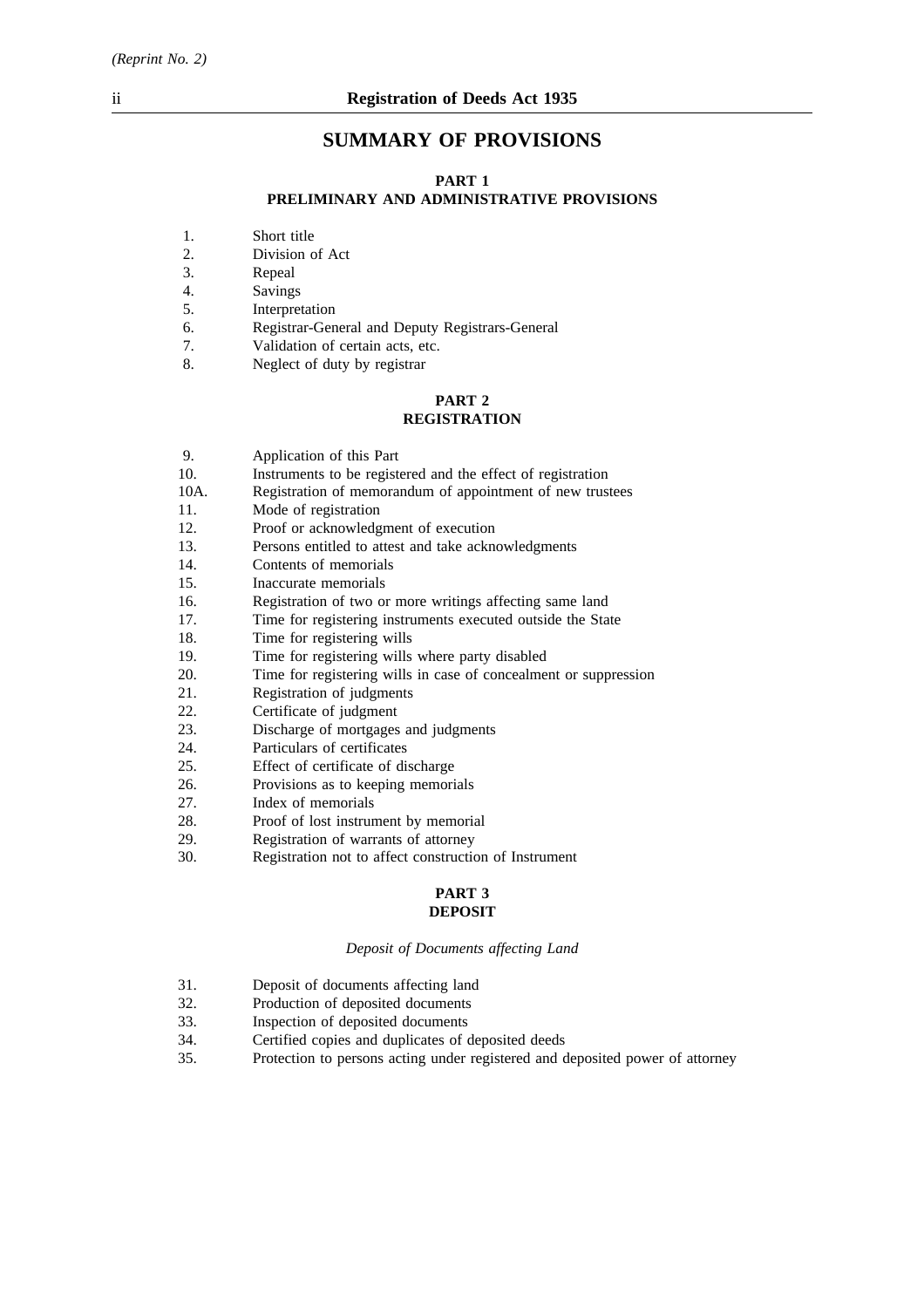### **PART 4 ENROLMENT**

- 37. Production of enrolled instruments
- 38. Enrolment of wills

# **PART 5 GENERAL PROVISIONS**

- 39. Effect of enrolment and deposit
- 40. Amendment of errors
- 41. Searches
- 43. Forgery, etc.
- 44. Evidentiary effect of registrar's certificate
- 45. Regulations

# **SCHEDULE 1**

*Acts Repealed*

#### **SCHEDULE 2**

*Form of Certificate to be Endorsed on the Instrument Registered*

# **SCHEDULE 3**

#### **SCHEDULE 4**

*Certificate of Acknowledgment by Conveying Parties*

# **SCHEDULE 5**

*Memorial*

# **SCHEDULE 6**

# **SCHEDULE 7**

**APPENDIX LEGISLATIVE HISTORY**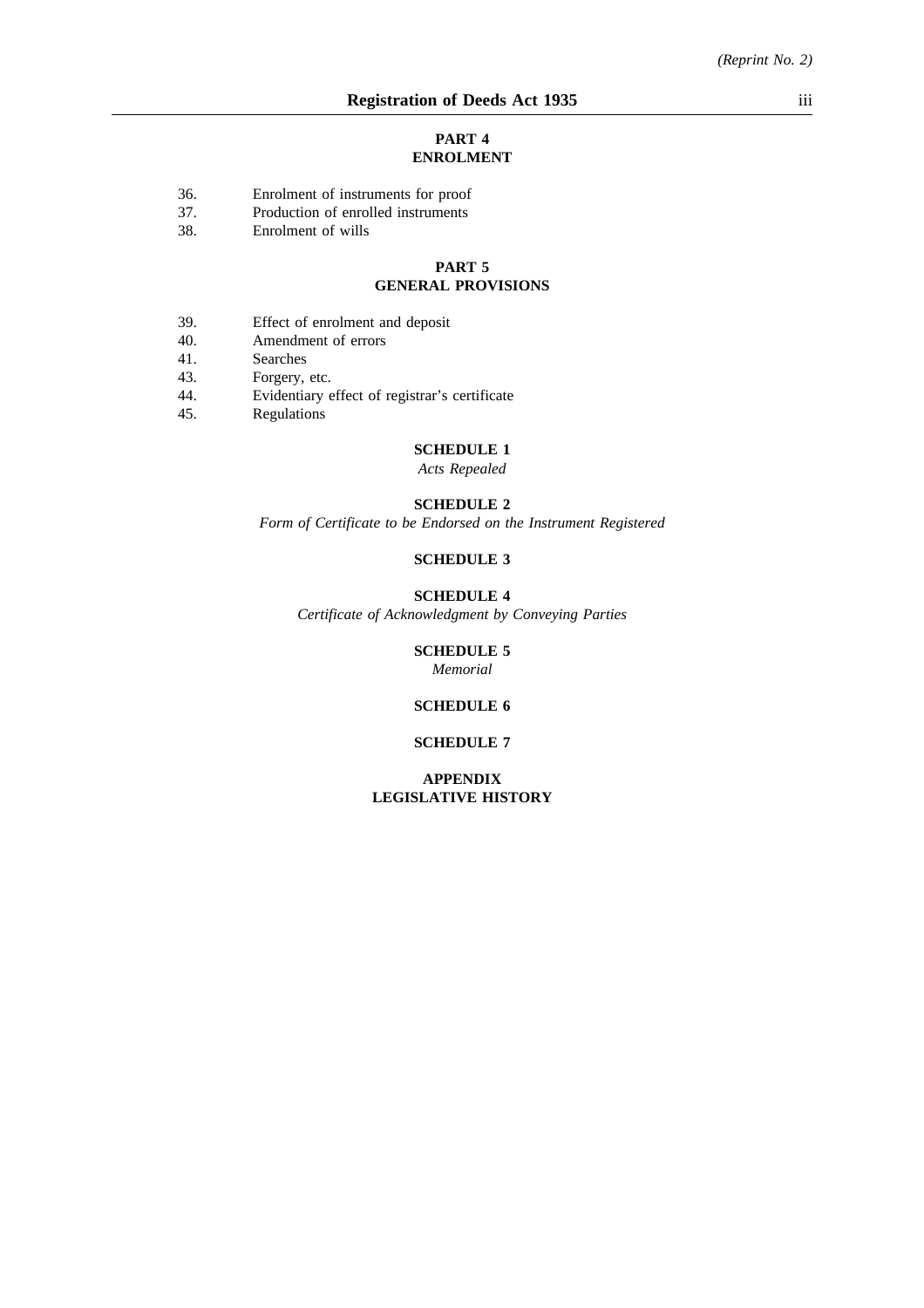# **REGISTRATION OF DEEDS ACT 1935**

being

# Registration of Deeds Act 1935 No. 2221 of 1935 [Assented to 21 November 1935]

#### as amended by

Registration of Deeds Act Amendment Act 1962 No. 18 of 1962 [Assented to 25 October 1962] Registration of Deeds Act Amendment Act 1973 No. 47 of 1973 [Assented to 8 November 1973] Statute Law Revision Act 1973 No. 77 of 1973 [Assented to 6 December 1973] Statutes Amendment (Change of Name) Act 1980 No. 69 of 1980 [Assented to 13 November 1980]<sup>1</sup> Registration of Deeds Act Amendment Act 1982 No. 61 of 1982 [Assented to 1 July 1982]<sup>2</sup> Registration of Deeds Act Amendment Act 1987 No. 24 of 1987 [Assented to 16 April 1987] Criminal Law Consolidation (Felonies and Misdemeanours) Amendment Act 1994 No. 59 of 1994 [Assented to

27 October 1994]<sup>3</sup>

<sup>1</sup> Came into operation 1 July 1981: *Gaz*. 25 June 1981, p. 1896.

<sup>2</sup> Came into operation 18 October 1982: *Gaz*. 16 September 1982, p. 800.

<sup>3</sup> Came into operation 1 January 1995: *Gaz*. 8 December 1994, p. 1942.

*NOTE:*

*Asterisks indicate repeal or deletion of text. For the legislative history of the Act see Appendix. Entries appearing in the Appendix in bold type indicate the amendments incorporated since the last reprint.*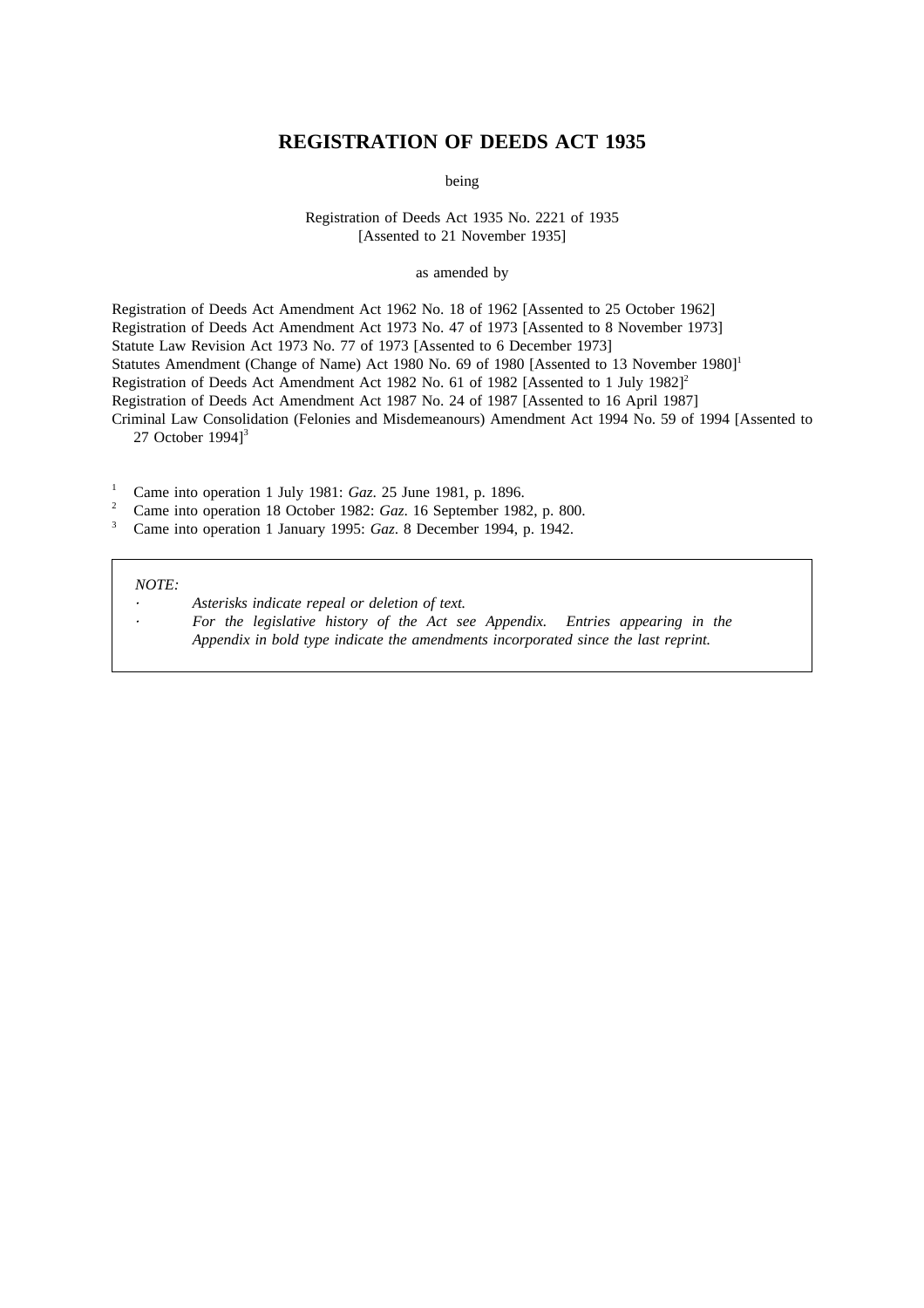**An Act to consolidate certain Acts providing for the registration, deposit, and enrolment of deeds, wills, judgments, conveyances, and other instruments and documents.**

The Parliament of South Australia enacts as follows:

# **PART 1**

# **PRELIMINARY AND ADMINISTRATIVE PROVISIONS**

# **Short title**

**1.** This Act may be cited as the *Registration of Deeds Act 1935*.

# **Division of Act**

**2.** This Act is divided into Parts as follows:

PART 1—Preliminary and administrative provisions.

- PART 2—Registration.
- PART 3—Deposit.
- PART 4—Enrolment.
- PART 5—General provisions.

# **Repeal**

**3.** This Act is a consolidation of the Acts mentioned in schedule 1 to this Act and the said Acts are hereby repealed.

# **Savings**

**4.** Notwithstanding such repeal the following provisions shall have effect:—

- *(a)* Every instrument of any kind registered, deposited, or enrolled under any of the repealed Acts shall be deemed to have been registered, deposited, or enrolled under this Act, and this Act shall be deemed to have been in force when it was so registered, deposited, or enrolled:
- *(b)* Every person holding office as Registrar-General or a Deputy Registrar under the repealed Acts shall continue in office as such under this Act under the title of Registrar-General of Deeds or Deputy Registrar-General of Deeds respectively. Every reference in any Act to the Registrar-General or a Deputy Registrar holding office under any of the repealed Acts shall be deemed to be a reference to the Registrar-General of Deeds or a Deputy Registrar-General of Deeds, as the case may be:
- *(c)* All rules and regulations made under the repealed Acts and in force at the commencement of this Act shall remain in force as if they were regulations made under this Act, and as if this Act had been in force when they were made:
- *(d)* The public office at Adelaide established under the Acts repealed by this Act for the purpose of the registration, deposit, and enrolment of instruments shall continue to exist under the name of the General Registry Office: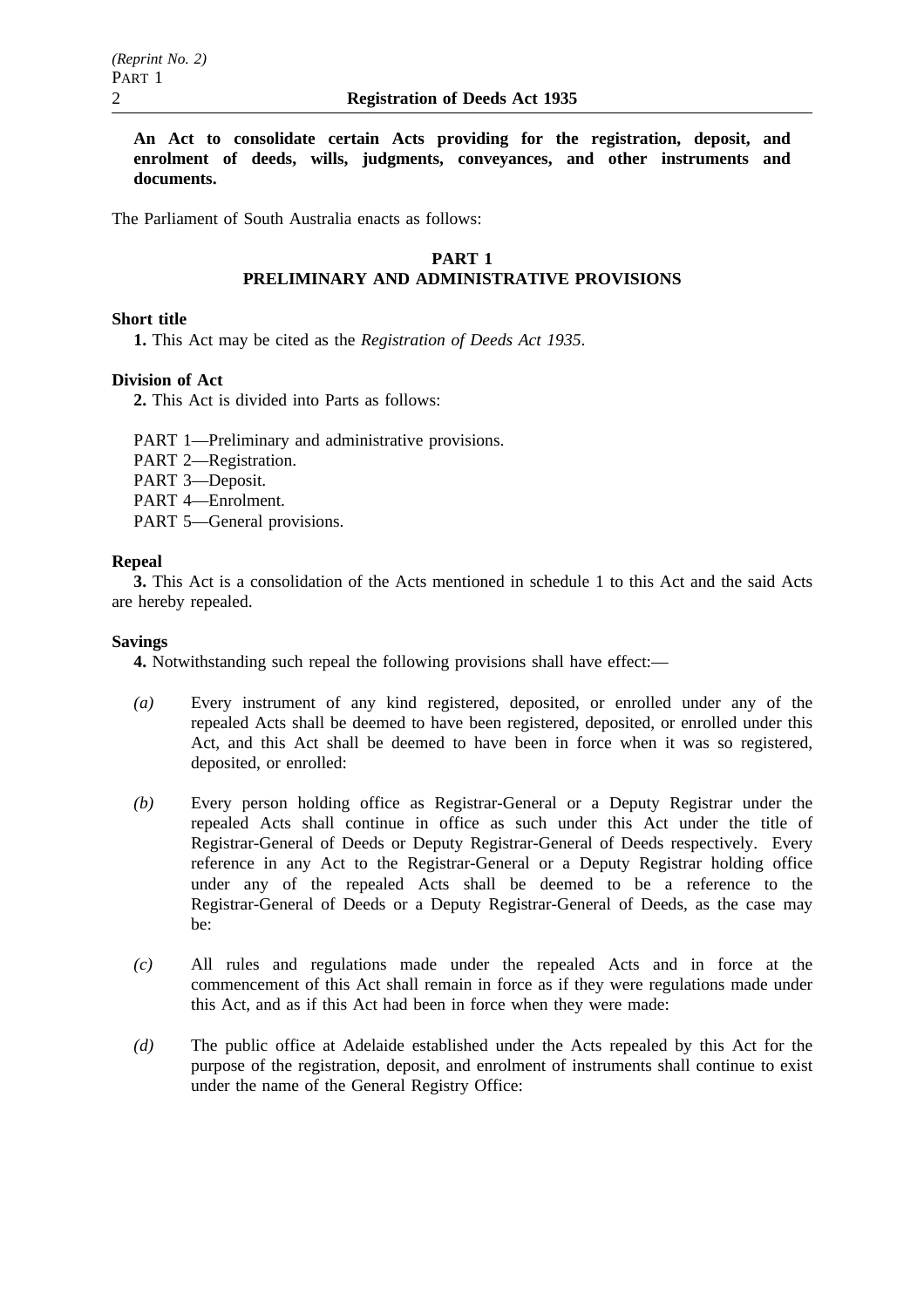*(e)* All other acts, matters, and things commenced, done, made, or executed under the repealed Acts and pending or in force at the commencement of this Act shall continue and be completed or remain in force under this Act as if they had been commenced, done, made, or executed under this Act and this Act had been in force when they were so commenced, done, made, or executed.

# **Interpretation**

**5.** In this Act, unless the context otherwise requires—

"**duplicate original**", in relation to an instrument, means a copy of the instrument signed by the parties to the instrument;

"**instrument**" includes any deed, conveyance, contract in writing, will, probate, letters of administration with the will annexed, judgment, map, plan, or other document affecting, or which may affect, land in the State:

"**registrar**" means the Registrar-General of Deeds holding office under this Act and any Deputy Registrar-General of Deeds;

"**registry office**" means the public office for the registration of instruments, continued in existence by this Act under the name of the "General Registry Office".

(2) This Act shall be construed subject to the provisions of *The Real Property Act 1886*.

# **Registrar-General and Deputy Registrars-General**

**6.** (1) The Governor may for the purposes of this Act appoint a Registrar-General of Deeds and such Deputy Registrars-General of Deeds as he deems necessary.

(2) The registrar shall have power to administer oaths and all other powers specified in this Act.

(3) A deputy registrar may exercise any power conferred by this Act on the registrar.

(4) Every reference in the other sections to this Act to the registrar shall be deemed to include a reference to every deputy registrar.

# **Validation of certain acts, etc.**

**7.** Any act, matter or thing, commenced, done, made or executed by any registrar or deputy registrar in the execution or purported execution of his powers or functions under this Act, shall for all purposes be deemed to be and always to have been as validly, effectually and lawfully commenced, done, made or executed as it would have been had that registrar or deputy registrar, before he entered upon the execution of his office, been sworn before a Judge of the Supreme Court under and in accordance with section 7 of this Act as in force before the commencement of the *Registration of Deeds Act Amendment Act 1973*.

# **Neglect of duty by registrar**

**8.** If the registrar wilfully neglects his duty in the execution of his office according to the provisions of this Act or wilfully commits or suffers to be committed any undue or fraudulent practice in the execution of his office, he shall pay treble damages with full costs of suit to every person injured thereby, to be recovered by action of debt in the Supreme Court.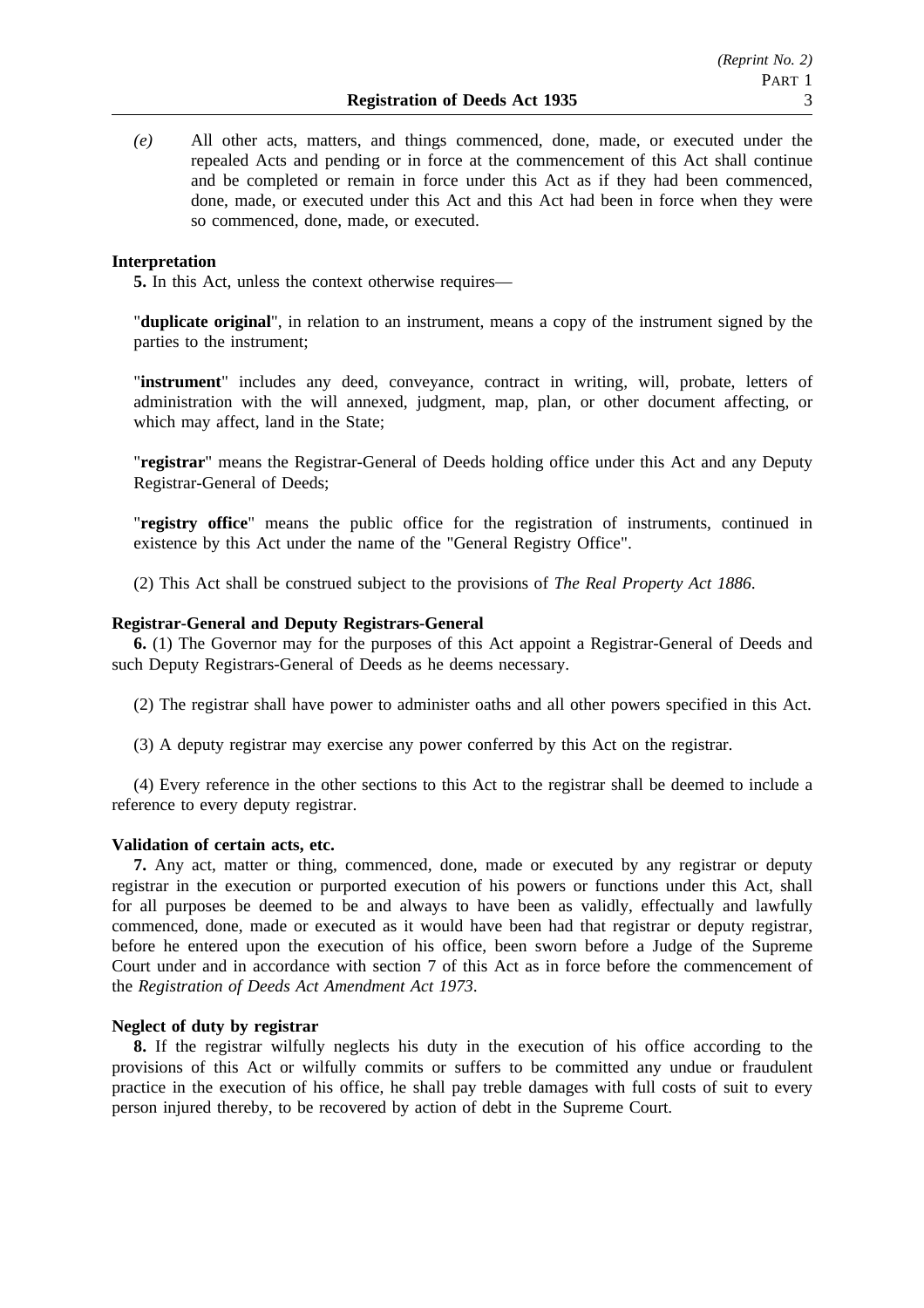# **PART 2 REGISTRATION**

### **Application of this Part**

**9.** This Part does not apply to any instrument so far as that instrument relates to land which is subject to *The Real Property Act 1886*.

# **Instruments to be registered and the effect of registration**

**10.** (1) Every deed, conveyance, or contract in writing, other than a lease for a term not exceeding three years, and every will and every judgment (other than a judgment or recognizance entered into in the name and on account of His Majesty) whereby land may be in any way affected in law or equity may be registered under this Act.

(2) Every such deed, conveyance, contract, or judgment shall, if executed, made, or obtained after the first of March, 1842, be fraudulent and void at law and in equity against any subsequent registered purchaser, mortgagee, or party for or upon valuable consideration unless a memorial thereof is registered under this Act before the registration of the memorial of the deed or conveyance, contract, or judgment under which the subsequent purchaser, mortgagee, or party claims.

(3) Every devise by will shall, if the testator died or dies after the first of March, 1842, be fraudulent and void against any subsequent registered purchaser or mortgagee for or upon valuable consideration and against any *bona fide* registered party having subsequent judgment unless a memorial of the will is registered in accordance with this Part.

(4) This section applies notwithstanding that before or at the time of the making of the subsequent deed, conveyance, or contract or of the entering or acknowledging of the subsequent judgment, the subsequent purchaser or mortgagee had notice of the prior deed, conveyance, contract, judgment, or devise.

# **Registration of memorandum of appointment of new trustees**

**10A.** Any memorandum of appointment of new trustees under Part 5 of the *Trustee Act 1936- 1953* may be registered under this Act notwithstanding that the same relates to or affects only personal property and the provisions of sections 11, 12, 13, 14, 15 and 28 of this Act so far as the same are applicable shall apply with respect to any such registration.

# **Mode of registration**

**11.** (1) Registration of an instrument under this Part shall be effected by a memorial brought to the registry office, together with the instrument.

(2) The registrar shall examine and compare the memorial with the instrument and if he finds the memorial correct shall endorse a certificate on the instrument that he has examined the memorial thereof and finds it correct.

(3) The certificate may be in the form or to the effect of schedule 2 to this Act, and shall mention the day and hour when the memorial was received by the registrar which shall be deemed to be the time of registration.

(4) When registering a will it shall be sufficient to produce in lieu of the will the probate of the will or letters of administration with the will annexed or any exemplification of the probate or letters of administration.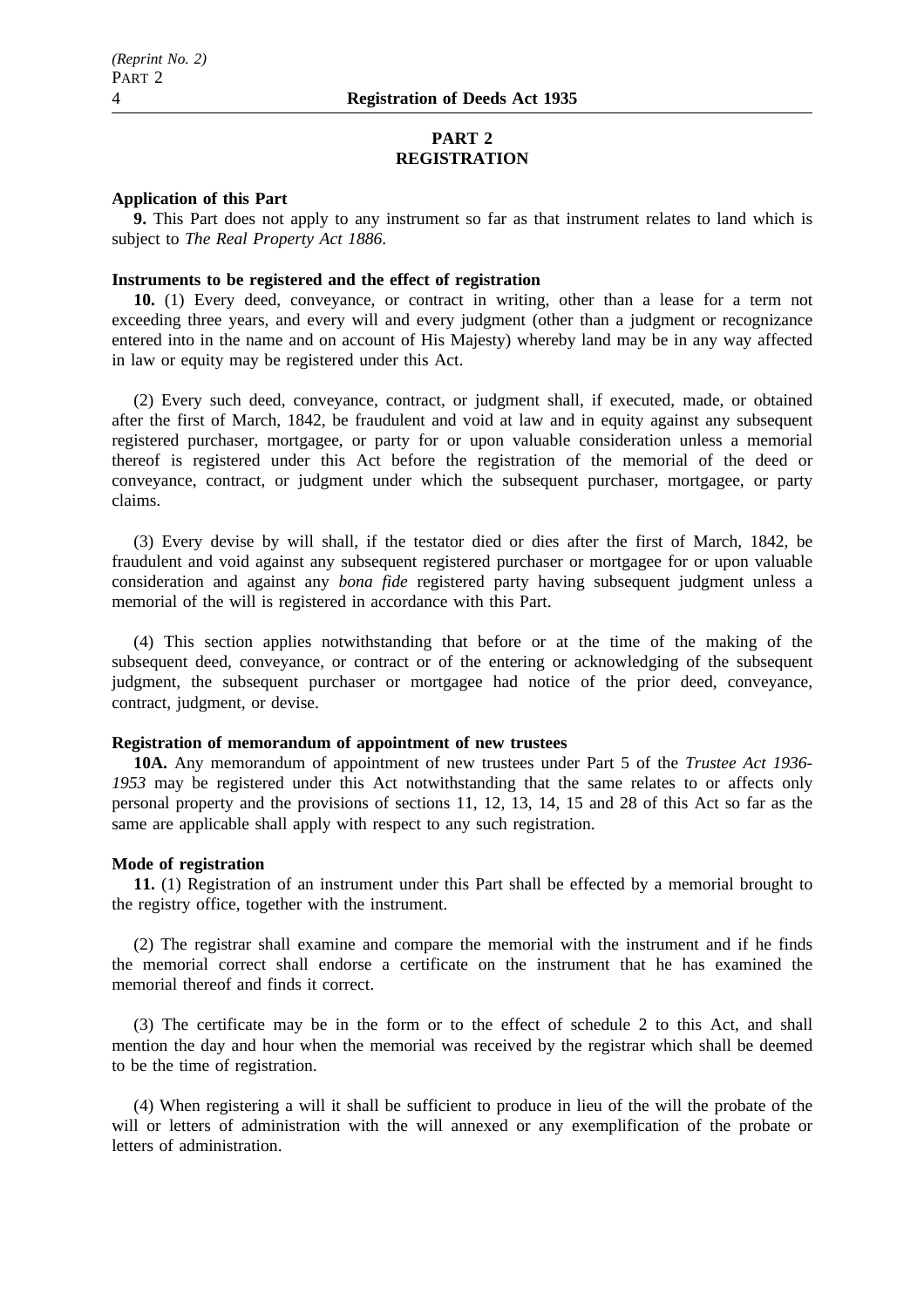(5) A land grant shall be deemed to be duly registered under this Part if a duplicate thereof is deposited under Part 3 of this Act.

# **Proof or acknowledgment of execution**

**12.** (1) If an attesting witness to the execution of any instrument permitted or required by this Act to be registered attends before the registrar or any other person authorised under this Act for the purpose, and by his oath or solemn affirmation proves the due execution of the instrument, or if the granting, conveying, or contracting party to any such instrument attends before the registrar or other authorised person and acknowledges his execution thereof, the registrar or the authorised person shall endorse on the instrument a certificate of such proof being given or acknowledgment being made.

(2) The certificate may be in such of the forms in schedules 3 and 4 as is applicable.

# **Persons entitled to attest and take acknowledgments**

**13.** (1) The execution of any instrument executed within the United Kingdom may be proved or acknowledged before the mayor or chief officer of any corporate town or before a judge of any of the superior courts of record thereof.

(2) The execution of any instrument executed in any other part of the British Empire out of the State may be proved or acknowledged before a judge of any superior court of record within that part.

(3) The execution of any instrument executed within the State, either at a greater distance than 30 kilometres from the registry office or by persons or in the presence of witnesses who are unable from sickness or any other infirmity to attend at the registry office, may be proved or acknowledged before any commissioner appointed under this section.

(4) A certificate on an instrument of the proof or acknowledgment or the due execution thereof signed by such mayor, chief officer, judge, or commissioner, shall have the same effect to all intents and purposes as the certificate of the registrar.

(5) For the purpose aforesaid the Governor may appoint by instrument under his hand and seal as many commissioners as he thinks necessary to administer oaths to witnesses and take acknowledgments of parties under this Act.

(6) The execution of instruments to be registered under this Act may also be proved or acknowledged in accordance with the *Evidence Act 1929*.

# **Contents of memorials**

**14.** (1) The memorial of every instrument not being a judgment shall—

- *(a)* be as nearly as may be in the form of schedule 5 to this Act; and
- *(b)* contain the date of the instrument and the names, addresses, and occupations of all the parties thereto, or if the instrument be a will, the name of the devisor and devisees, and the names of all the witnesses to such instrument; and
- *(c)* mention the nature of the instrument, and the lands (if any) contained in the instrument and the names of all the districts or places within the State where any of such lands are situated, in such manner as they are mentioned in the instrument, or to the same effect.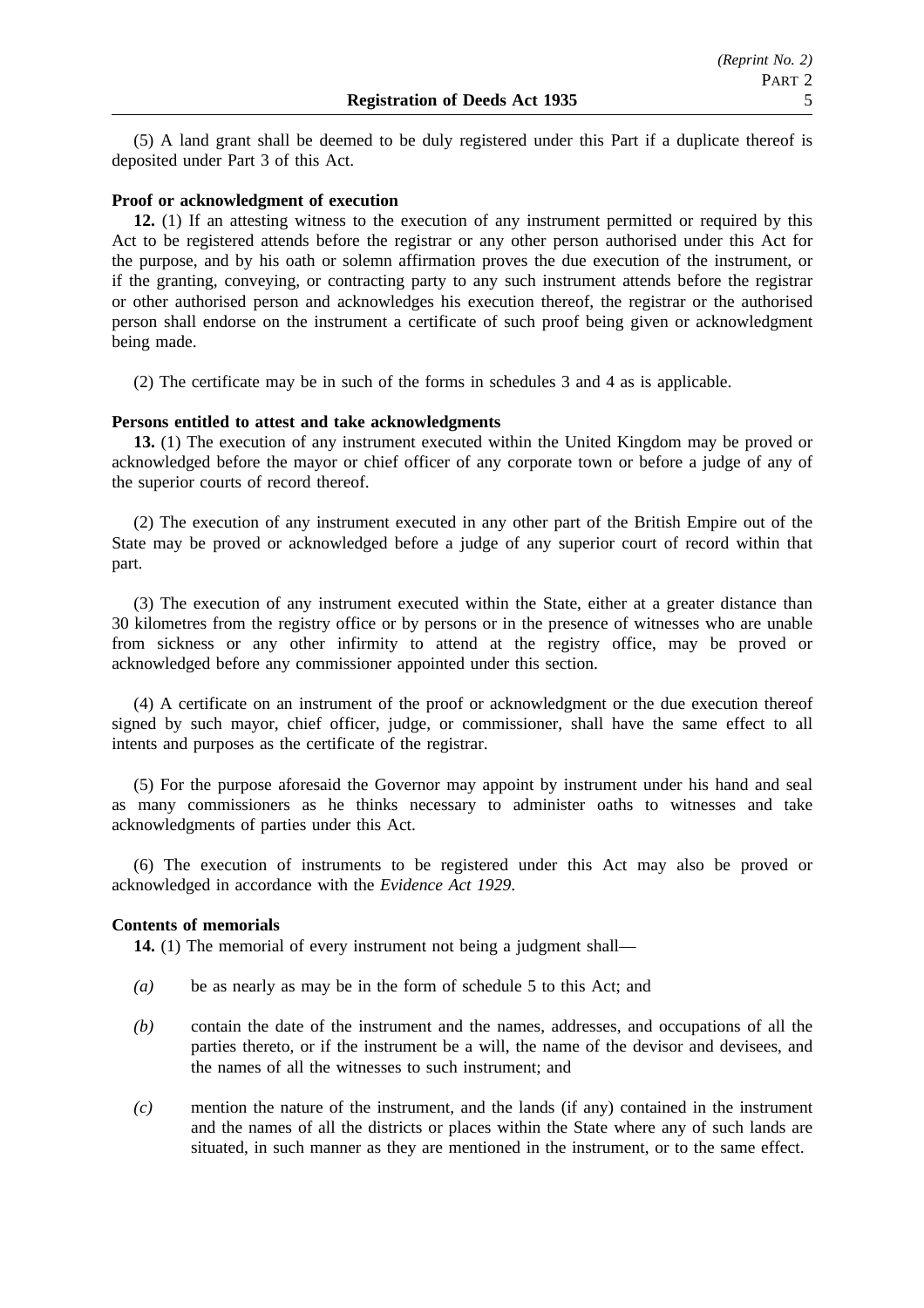(2) The registrar shall duly file all memorials in order of time in which they are brought to him; and every memorial shall be numbered, and the day of the month and year, and the hour or time of the day when it is registered shall be entered in the margin of the memorial.

# **Inaccurate memorials**

**15.** If the registrar finds any inaccuracy in a memorial brought to him to be registered which he deems to be material, he may refuse to certify the memorial as correct; but he shall notwithstanding, if the party requiring the memorial to be registered so requests, file the memorial and do all matters required to be done by him relating thereto in the same manner as with respect to other memorials except certifying that it is correct; and the registration of the memorial shall have such effect only as the Supreme Court determines in any proceedings relevant thereto.

### **Registration of two or more writings affecting same land**

**16.** If there are more instruments than one for making and perfecting any conveyance or security affecting the same land, it shall be a sufficient memorial and registration thereof if all the land and the districts or places wherein it lies are named or mentioned once only in the memorial of any one of those instruments, and a reference is made in the other memorials to the registered memorial that contains or expresses the parcels with directions how to find the registration of the same.

# **Time for registering instruments executed outside the State**

**17.** Any deed, conveyance, or contract affecting land in South Australia but executed outside South Australia shall be deemed to have been registered on the day of the date thereof and shall have effect under this Part accordingly, if it is registered within the following period:—

- *(a)* in the case of an instrument executed in a State of the Commonwealth outside South Australia—three months from the date of the instrument;
- *(b)* in the case of an instrument executed outside any State of the Commonwealth—twelve months from the date of the instrument:

Provided that this section shall not alter the effect of the registration of any such instrument after the said period.

# **Time for registering wills**

**18.** A will registered within six months after the death of a devisor dying within the State or within two years after the death of a devisor dying outside the State shall be as valid and effectual against subsequent purchasers, assurances, or judgments as if it had been registered immediately after the death of the devisor.

# **Time for registering wills where party disabled**

**19.** If the devisee or person interested in the land devised by a will, is by reason of the contesting of the will or other inevitable difficulty without his wilful neglect or default disabled from registering it within the time prescribed by this Act, and a memorial is entered in the registry office stating such contest or impediment, within six months after the death of the devisor, if he died within the State, or within two years after the death of the devisor if he died outside the State, the registration of the will within six months next after his attainment of such will or probate thereof or removal of the impediment whereby he is disabled from registering it shall be a sufficient registration within the meaning of this Act.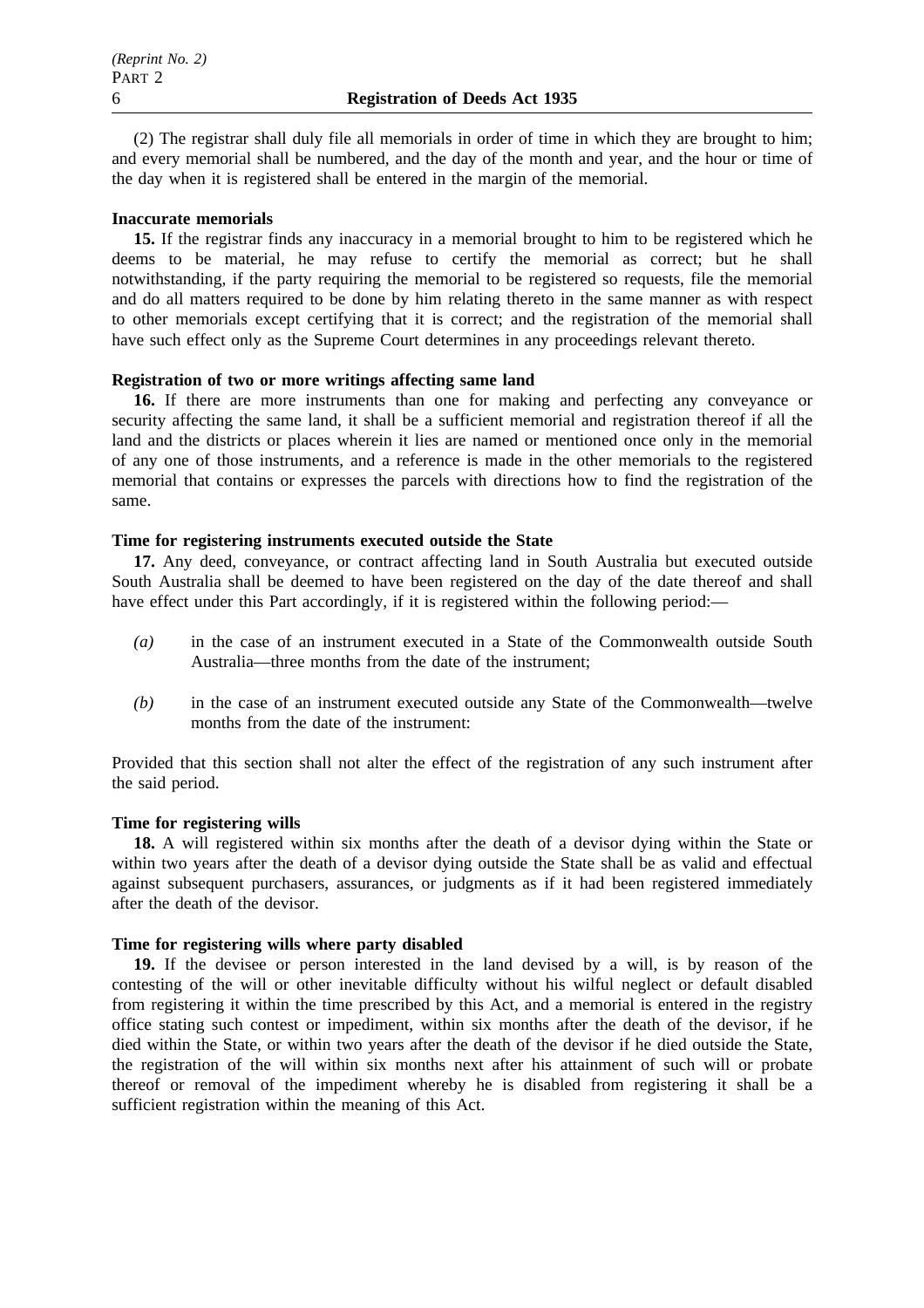### **Time for registering wills in case of concealment or suppression**

**20.** Where any will or devise is concealed or suppressed no purchaser for valuable consideration shall be defeated or disturbed in his or their purchase or of his or their debts by any title made or devised by such will unless the will is actually registered within three years after the death of the devisor.

### **Registration of judgments**

**21.** (1) Every memorial of a judgment to be registered shall be in writing and shall contain the name of the plaintiff and the name, address, and occupation of the defendant, the sum thereby recovered, and time of the signing thereof, and shall be signed by the proper officer of the court where the judgment was entered or his deputy.

(2) Such signature shall be a sufficient warrant to the registrar to register the memorial and give the certificate mentioned in the next section.

# **Certificate of judgment**

**22.** The registrar shall (if required) give a certificate in writing under his hand of the memorial of any judgment brought to him to be registered; and in such memorial and also in such certificate shall mention the day and hour when the memorial was registered; and such certificate shall mention the number and reference of the memorial.

#### **Discharge of mortgages and judgments**

**23.** If—

- *(a)* a certificate is brought to the registrar signed by the mortgagee under any registered mortgage or by his executors, administrators, or assigns or by the plaintiff named in any registered judgment, his executors, administrators, or assigns or by his attorney, or by the creditor mentioned in any registered warrant of attorney, or *cognovit actionem*, or his executors, administrators, or assigns or his attorney, and in every case attested by two witnesses, whereby it appears that all moneys due upon the mortgage, judgment, warrant of attorney, or *cognovit actionem* have been paid or satisfied; and
- *(b)* one of the witnesses upon his oath or solemn affirmation before the registrar (who is hereby empowered to administer such oath or affirmation) proves such moneys to be satisfied or paid accordingly, and the signature of the certificate in the presence of both of the witnesses, or the mortgagee, plaintiff, or creditor, or his executors, administrators, or assigns attends before the registrar and (his identity being known to or proved upon oath or affirmation to the satisfaction of the registrar) acknowledges such moneys to be satisfied or paid and such certificate to be signed by him,

the registrar shall make an entry in the margin of the memorial of such mortgage, judgments, warrant of attorney, or *cognovit actionem* that it is satisfied according to such certificate, and in the entry shall refer to the certificate and shall afterwards number and file the certificate as a memorial in due order of time to remain upon record in the registry office.

# **Particulars of certificates**

**24.** (1) Every such certificate shall contain the following particulars:—

*(a)* In case of a judgment the names, addresses, and occupations of the plaintiff and defendant, the time of the entering up or signing thereof, the sum thereby recovered and the date or dates of payment or other satisfaction of the amount *bona fide* due thereon; and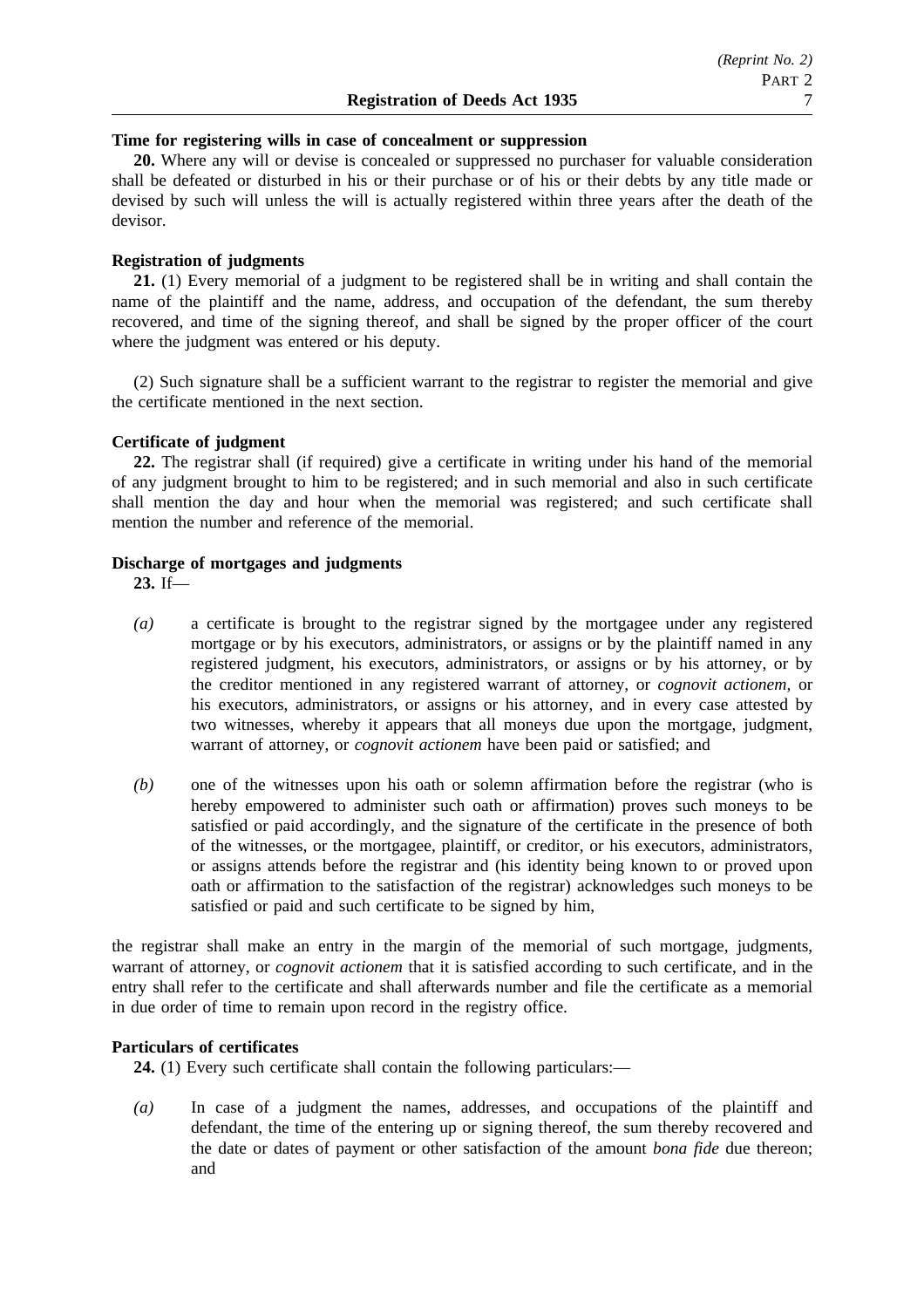*(b)* In case of a mortgage the names, addresses, and occupations of the original parties, the date of the instrument, the sum thereby secured, and the time or times of payment or other satisfaction thereof.

(2) On the back of the verified certificate the registrar shall immediately endorse the date when it was received by him and the name and place of abode of the person proving it.

# **Effect of certificate of discharge**

**25.** (1) The entry, on the memorial of a mortgage, that that mortgage is satisfied, shall be sufficient evidence that the estate of the mortgagee in the land comprised in the mortgage is vested in the person entitled to the equity of redemption thereof, as from the day of the date of such entry, freed and discharged from the mortgage, and from the sum of money thereby secured: Provided that it shall nevertheless be lawful to impeach such entry by showing that the certificate to which the same refers has been obtained by fraud.

(2) The entry on the memorial of a warrant of attorney or *cognovit actionem* of the satisfaction of the amount due thereunder shall be accepted in all courts as sufficient evidence of the payment of the sum mentioned in the entry.

#### **Provisions as to keeping memorials**

**26.** (1) All memorials shall be bound up in the form of a book or books, or otherwise sufficiently secured in such manner and in such numbers as the registrar thinks fit, but in all cases according to the order of the numbers marked on the memorials.

(2) Every memorial shall be written on heavy quality hand made paper, as directed by regulations made under this Act, which paper shall be 540 millimetres long and 420 millimetres wide and shall have a margin of not less than 100 millimetres.

(3) No memorial shall be written upon (except as to any oath, certificate, or endorsement appointed by this Act) on more than one side thereof or nearer to the edge than 20 millimetres in any part, and no memorial written otherwise than in accordance with the preceding directions or having thereon any erasure or interlineation shall be received by the registrar into his office.

(4) Nothing in this section shall prevent a memorial from extending over more than one piece of parchment, vellum, or paper.

(5) The directions in this section with respect to the dimensions of memorials may be altered by any regulation made under this Act.

#### **Index of memorials**

**27.** (1) The registrar shall keep an index of all memorials, in which there shall be inserted, as regards wills the names of the devisors and devisees, and as regards other instruments the names of the parties thereto and an accurate reference to the appropriate number of the memorial to which each entry relates.

(2) Where the name of any party to an instrument is distinguished in the memorial thereof as a bare trustee only and not otherwise interested the words "trustee only" shall in the index relating to that memorial be written opposite to that party's name.

(3) In the index there shall be inserted the number and description of the section of land or town acre affected in part or whole by the instrument to which each memorial relates.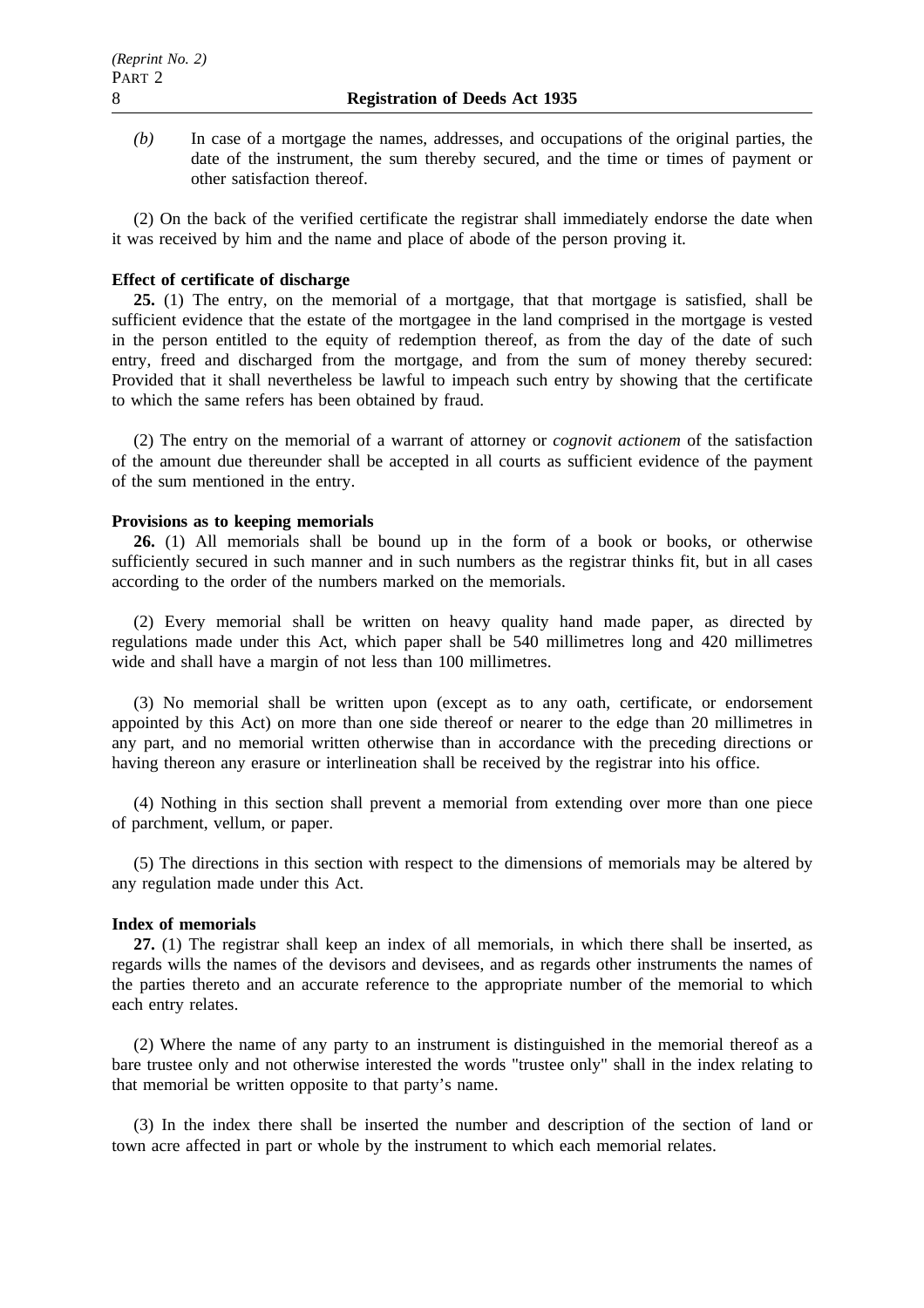#### **Proof of lost instrument by memorial**

**28.** If any instrument is lost or destroyed by fire or accident the production of an office copy of the memorial thereof under the hand of the registrar shall on proof of the loss or destruction be accepted by the court wherein the copy is produced as evidence that such instrument contained the matters mentioned in the memorial and all covenants and provisos necessarily implied in an instrument of the like description.

# **Registration of warrants of attorney**

**29.** (1) No judgment entered on a warrant of attorney or *cognovit actionem* shall be available against any assignee or creditor having a subsequent judgment against the party giving such warrant of attorney or *cognovit actionem* unless the warrant of attorney or *cognovit actionem* or the judgment thereon is registered or execution thereof is actually executed within fourteen days after it was given.

(2) For the purposes of such registration a memorial shall be brought to the registry office containing the particulars indicated in schedule 6 and signed by one of the parties to such security.

# **Registration not to affect construction of Instrument**

**30.** Except as provided in this Act nothing in this Act shall give any greater effect or other construction to any instrument registered in pursuance of this Act than would have been given to it if this Act had not been passed.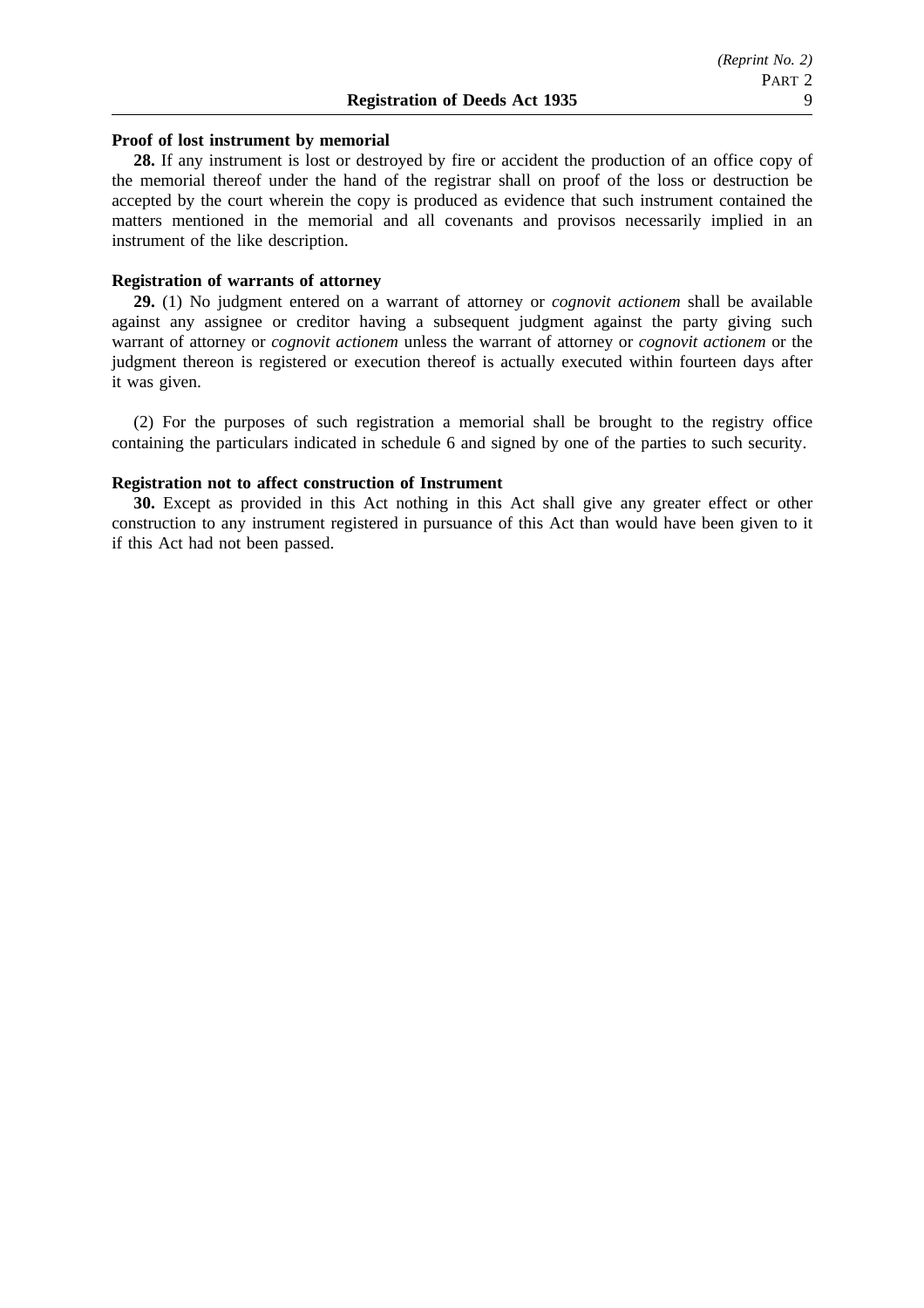# **PART 3 DEPOSIT**

# *Deposit of Documents affecting Land*

#### **Deposit of documents affecting land**

**31.** (1) Any person may deposit in the registry office and the registrar shall receive, for safe and perpetual custody and reference, any original or duplicate original deed, agreement, writing, assurance, map, or plan which relates to or affects or may affect land within the State or by which any legal or equitable title to such land may be manifested.

(2) The registrar shall immediately after the receipt of any such instrument number it with a distinguishing number and the year in which it is deposited, as, for example, "No. 1 of 1935", and shall give to the person depositing the instrument a memorandum of deposit in writing signed by the registrar, and in the form in schedule 7.

(3) The registrar shall carefully and securely keep every instrument deposited under this section in the registry office placed in numerical progressive order according to the year in which it was received.

(4) The registrar shall produce, at the registry office, any instrument deposited under this section to any person requiring such production, and allow him to inspect such instrument.

(5) The registrar shall, when required, give to any person an attested or unattested copy of or extract from any instrument deposited under this section.

(6) Nothing in this Act shall interfere with or prevent the registrar or any special agent of the registrar from producing in any court any instrument deposited under this section, when required by law to do so.

# **Production of deposited documents**

**32.** It shall not be necessary for any person deriving or manifesting title under or by virtue of any instrument deposited under this Part, to furnish any attested or other copy thereof to any purchaser, mortgagee, or other person whomsoever, nor to enter into any covenant to produce such instrument for any purpose whatsoever.

#### **Inspection of deposited documents**

**33.** Any person desirous of manifesting his title to any land in relation to which any instrument has been deposited, may, but at his expense, require the person to whom or for whose satisfaction the title is to be manifested, or the solicitor or counsel of that person, to attend at the registry office, and there inspect any such instrument in verification of such title, or the abstract thereof.

#### **Certified copies and duplicates of deposited deeds**

**34.** (1) Any person may bring or send to the registry office any duplicate original instrument or any copy or copies of any instrument which has been deposited in the registry office, in order that it may be compared with the deposited originals.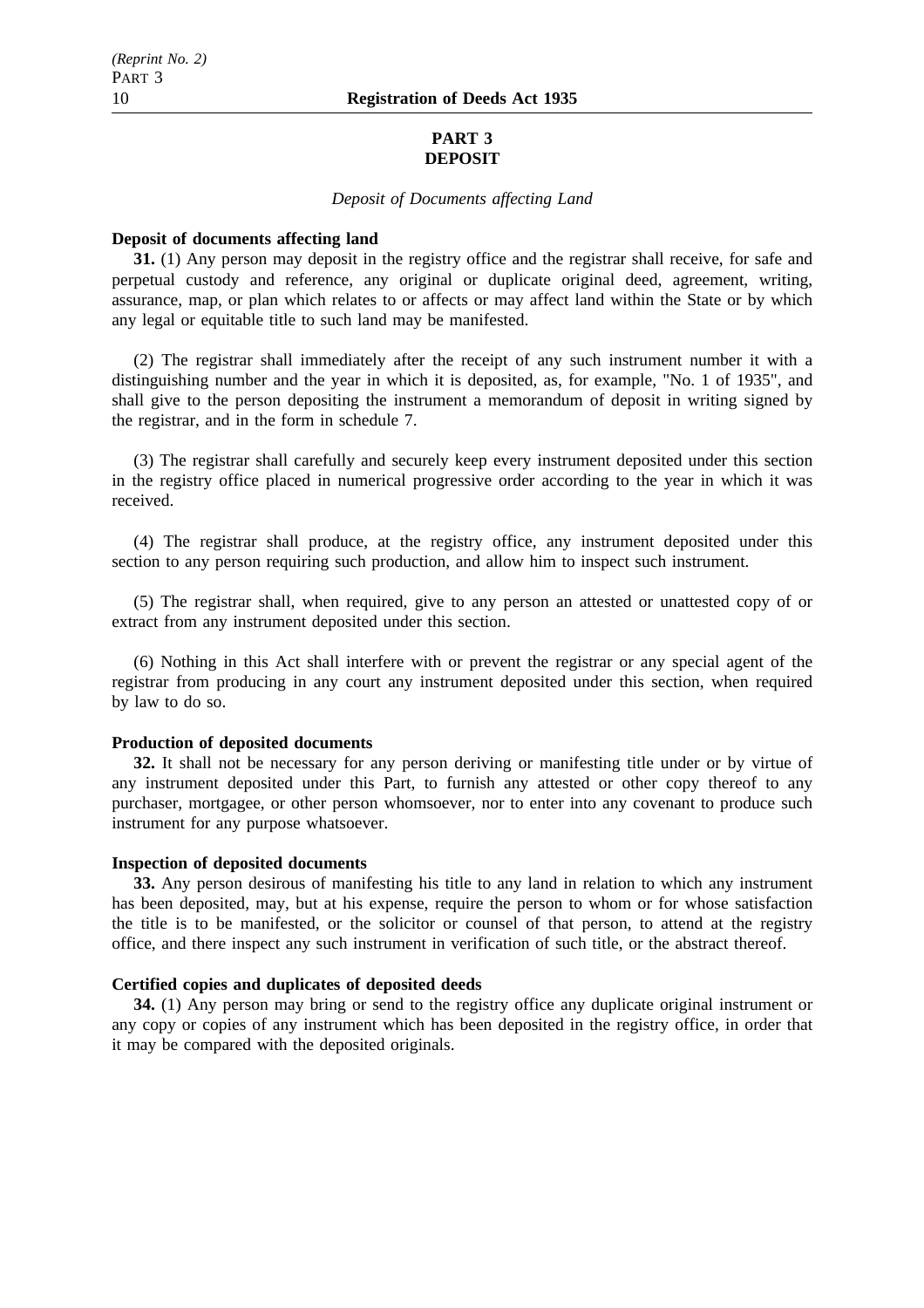(2) Thereupon the registrar shall compare the instrument so brought or sent; and in case of variance, the instrument shall be corrected, so that it may be a true copy of the deposited original thereof in all respects, and the registrar shall, in every such case, write on the instrument and sign a certificate stating that such instrument is a true and correct copy of the original thereof deposited, and if the duplicate original or copy is written on more than one sheet of parchment or of paper, the registrar shall sign each sheet with his name prescribing the word "correct".

(3) Every instrument so certified shall, in all cases, be evidence that another part or the original instrument has been deposited in the registry office, and contains the number and year of deposit specified in the instrument certified.

#### **Protection to persons acting under registered and deposited power of attorney**

**35.** (1) Where any power of attorney has been registered under Part 2 of this Act, and also deposited under this Part, no act done in the execution of the power thereby given shall be invalid by reason only of the revocation of that power by the death of the donor thereof or otherwise, unless notice of such revocation has been given to the satisfaction of the registrar, and a memorandum of the notice has been entered by him in the memorial of such power of attorney.

(2) The registrar is hereby required to receive such notice and to enter a memorandum of it in the margin of the index of the registration of the power of attorney to which the same refers.

\*\*\*\*\*\*\*\*\*\*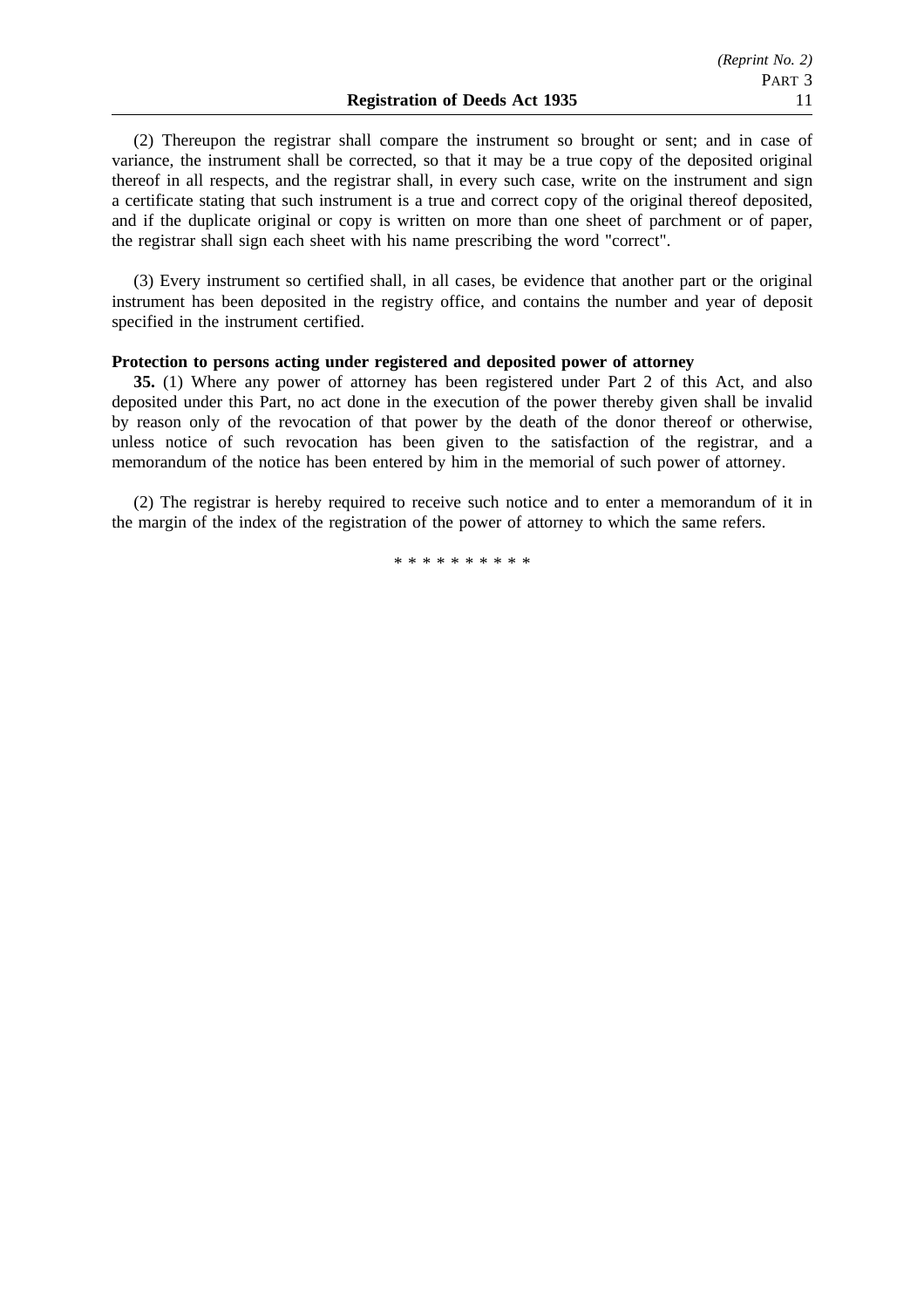# **PART 4 ENROLMENT**

#### **Enrolment of instruments for proof**

**36.** (1) Any instrument registered under this Act may be enrolled in the manner prescribed by this section.

(2) The party desiring to enrol any instrument shall produce at the registry office the original instrument with a full and correct copy thereof.

(3) If the due execution of the instrument is proved to the satisfaction of the registrar by an attesting witness, or is acknowledged before the registrar by the granting, conveying, or contracting parties, the registrar shall examine and compare the copy with the original instrument; and if he finds the copy correct shall endorse on the instrument and the copy a certificate of enrolment specifying—

- *(a)* the time when the copy was delivered to be enrolled:
- *(b)* the name and place of abode of the person proving or acknowledging the execution of the instrument,

and shall sign those certificates.

(4) The registrar shall thereupon cause the copy to be enrolled in his office and bound up in the form of a book or otherwise filed and sufficiently secured in such manner and in such numbers as is directed by regulations made under this Act.

(5) The registrar shall mark the reference number and the time of enrolment on the margin of the memorial of the instrument enrolled.

(6) Every copy enrolled under this section shall be on parchment or paper of such quality and such dimensions as is directed by regulations made under this Act.

(7) The enrolment of a land grant executed on behalf of the Crown shall be valid although there is no proof by an attesting witness, or acknowledgment by the granting party, of the execution of that land grant.

#### **Production of enrolled instruments**

**37.** When any copy of any original instrument is enrolled under this Act it shall not be necessary upon the sale or other disposition of any part of the property therein named for any party to enter into any covenant for the production of the original instrument or to furnish any attested or other copy thereof.

#### **Enrolment of wills**

**38.** A will shall be deemed to be duly enrolled if the probate of the will or letters of administration with the will annexed or any exemplification of such probate or letters is produced for enrolment and a copy thereof is duly enrolled under this Part.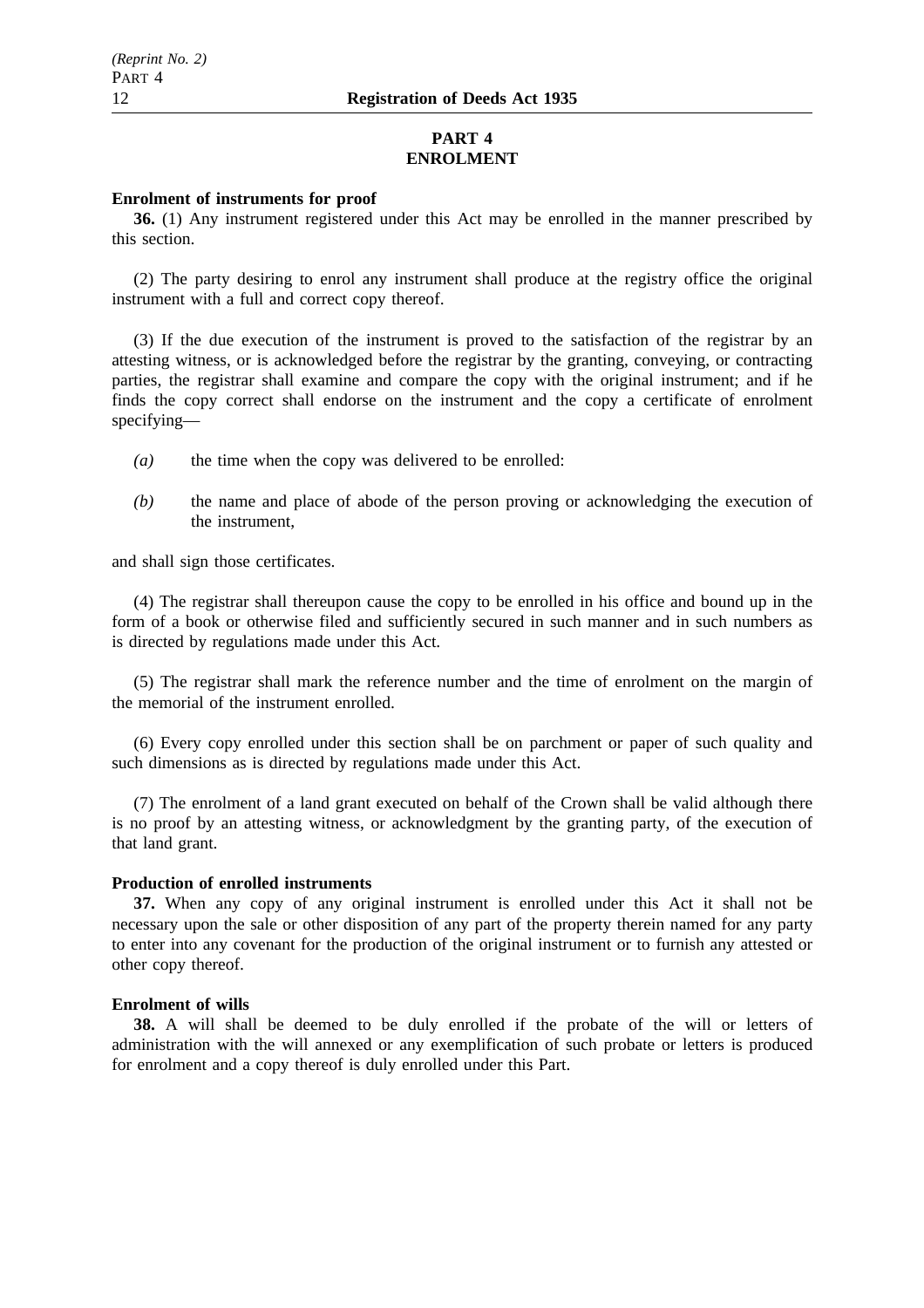# **PART 5 GENERAL PROVISIONS**

#### **Effect of enrolment and deposit**

**39.** Whenever any person has entered into a covenant for the production of any instrument, and such instrument has been enrolled or deposited, such subsequent enrolment or deposit shall release the person so having covenanted as aforesaid from all liability to produce the instrument so enrolled or deposited.

#### **Amendment of errors**

**40.** (1) If the registrar is satisfied that a description of land contained in an instrument deposited or enrolled under this Act is erroneous or inadequate, the registrar may amend the instrument to correct the error or inadequacy.

(2) If the registrar amends an instrument under this section, a note of the amendment, and of the date on which it was made, will be made on the instrument.

(3) A reference in this section to a description of land extends to a delineation of land by map or plan.

# **Searches**

**41.** The registrar shall, at such hours as may by regulations in that behalf be prescribed, make and permit to be made searches in the registry office and give such office copies and certificates as may be necessary.

\*\*\*\*\*\*\*\*\*\*

#### **Forgery, etc.**

**43.** (1) If any person forges, counterfeits, erases, alters, or defaces any memorial, certificate, or instrument deposited or enrolled under this Act with intent to injure or defraud any other person, he shall be guilty of an offence, and be sentenced to be imprisoned for any period not exceeding four years.

(2) If any person at any time wilfully makes a false oath or affirmation before the registrar or before any commissioner or other person appointed under this Act in any of the cases herein mentioned he shall be guilty of perjury, and be liable to be imprisoned for any term not exceeding three years.

# **Evidentiary effect of registrar's certificate**

**44.** (1) Subject to subsection (2)—

- *(a)* the mere production of a certificate on any instrument required to be registered under this Act shall, if the certificate appears to be signed by the registrar and certifies the proof of the due execution of the instrument, be conclusive evidence in every court of the due execution of the instrument:
- *(b)* the mere production of a certificate on any memorial of any such instrument shall, if the certificate appears to be signed by the registrar and certifies the correctness of any matters which are specified in such memorial and are required by this Act to be so specified, be conclusive evidence of the correctness of the memorial of that instrument: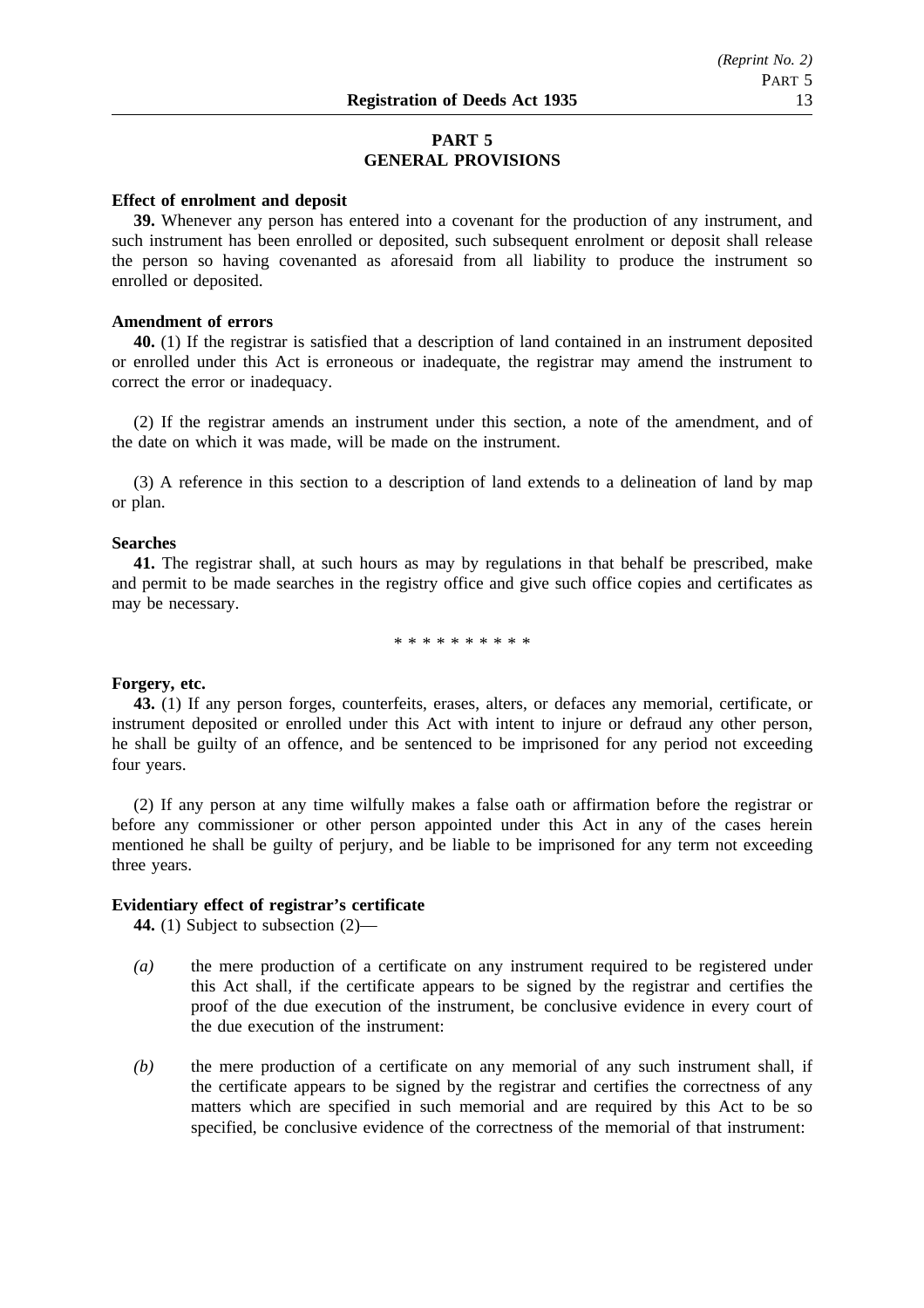*(c)* when an instrument has been enrolled under this Act an office copy certified by the registrar to be a true copy examined with the enrolled copy shall be in all courts sufficient evidence of that instrument and of matters endorsed thereon.

(2) When any instrument, memorial, or office copy is produced under subsection (1) of this section the party against whom it is produced may give notice by his pleading or otherwise to the satisfaction of the court that he intends to dispute the execution of the instrument or the truth of the memorial, copy, or certificate on the ground of fraud, forgery, or other cause of a like nature, for example, insanity, imbecility, or duress of the person whose execution of or signature to a document is disputed; and the onus of proving such fraud, forgery, or other cause shall in the first instance lie on the party giving the notice.

# **Regulations**

**45.** (1) The Governor may make such regulations as are contemplated by this Act, or as are necessary or expedient for the purposes of this Act.

(2) Without limiting the generality of subsection (1), fees (including differential fees varying according to factors stated in the regulation) may be prescribed by regulation.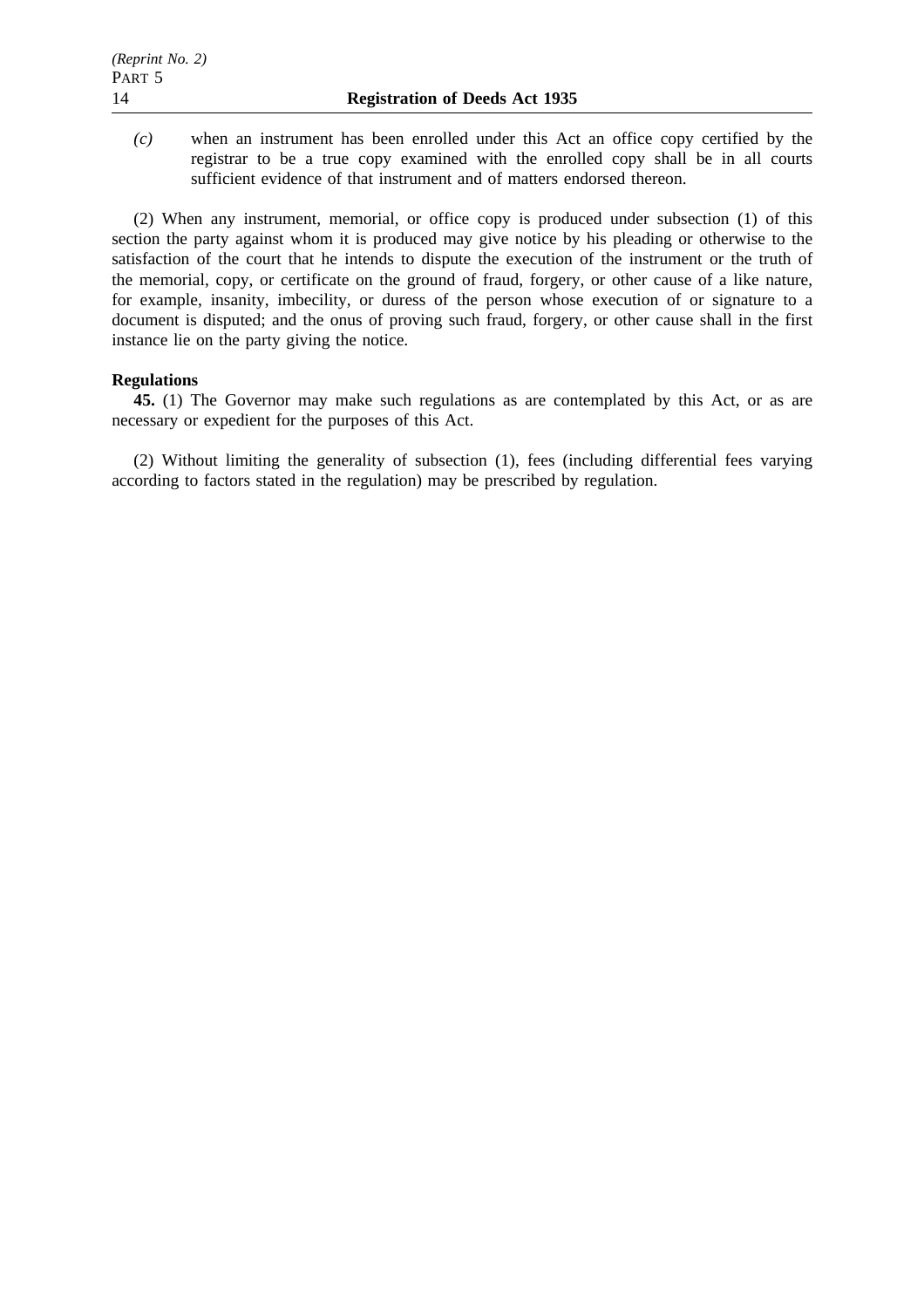### **SCHEDULES**

# **SCHEDULE 1**

*Acts Repealed*

| No. and Year of Act | Title of Act                                                                                                                                                                                                     |
|---------------------|------------------------------------------------------------------------------------------------------------------------------------------------------------------------------------------------------------------|
| No. 8 of 1841-2     | An act to provide for the Registration of Deeds, Wills, Judgments, Conveyances,<br>and other Instruments.                                                                                                        |
| No. 12 of 1842-3    | An Act to amend an Act for the Registration of Deeds, Wills, Judgments,<br>Conveyances and other instruments.                                                                                                    |
| No. 19 of 1852      | An Act to amend an Act to provide for the Registration of Deeds, Wills,<br>Conveyances, and other Instruments.                                                                                                   |
| No. 22 of 1853      | An Act to provide for the deposit of Deeds, Agreements, Writings, and<br>Assurances, Maps, and Plans, relating to Hereditaments in the Province of South<br>Australia, and for other purposes therein mentioned. |
| No. 19 of 1854      | An Act to amend the Law relating to Registration, Enrolment, and Deposit of<br>Wills, and other Deeds and Instruments.                                                                                           |
| No. 23 of 1855-6    | An Act to amend the Law relating to the Registration of Land Grants, and to<br>provide for the prepayment of Registration Fees chargeable thereon.                                                               |
| No. 15 of 1858      | An Act to establish the validity of certain Registrations under the Act No. 23 of<br>$1855 - 6.$                                                                                                                 |
| No. 2 of 1865       | An Act to repeal "The Registration and Deposit of Assurances Acts", and for other<br>purposes.                                                                                                                   |
| No. 1336 of 1918    | Registration of Deeds Act Amendment Act 1918.                                                                                                                                                                    |

# **SCHEDULE 2**

*Form of Certificate to be Endorsed on the Instrument Registered*

Received into the General Registry Office for the State of South Australia this day of at o'clock in the a memorial of the within instrument which memorial has been examined by me and found to be correct and is registered [here state the reference.]

A.B. Registrar-General of Deeds

[NOTE—If the registrar thinks the memorial incorrect the part that states it to be correct must be omitted.]

# **SCHEDULE 3**

I certify that of did this day of make oath before me that he was present with whose name appears on this deed as an attesting witness thereof and did see within mentioned sign seal and deliver the same in the presence of the said and of him the said

Signed

A.B. Registrar-General of Deeds or C.D. Commissioner

### **SCHEDULE 4**

#### *Certificate Of Acknowledgment By Conveying Parties*

I certify that the above-named came before me this day of and acknowledged that the within deed of bargain and sale and release (as the case may be) was duly executed by him.

Given under my hand this day of .

A.B. Registrar-General of Deeds or C.D. Commissioner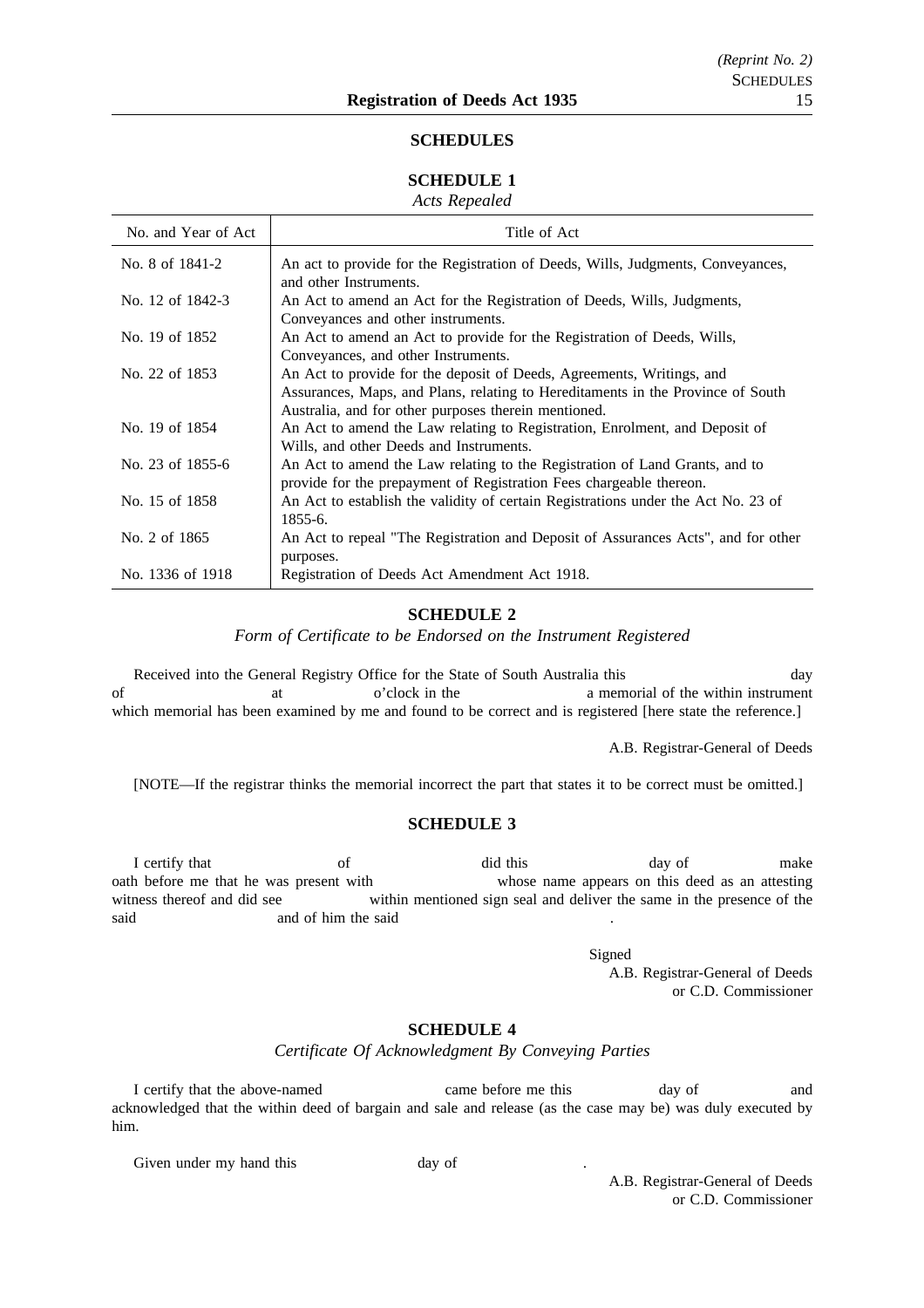# **Registration of Deeds Act 1935**

# **SCHEDULE 5**

#### *Memorial*

|                                                                                                                                                                                                                 | Date of<br>Instrument                                                                              | Names of<br>Parties                                                                                                                                                                                                                                                                                         | Names of<br>Witnesses                                                      | Nature of<br>Instrument                                                                                                                                                        | Description of the<br>property conveyed                                                                                                                                                                                                         | (If a Conveyance or<br>Mortgage)<br>consideration and<br>how paid.<br>Or if a lease the<br>amount of rent                                                                                                                                                     | Any other<br>Particulars<br>the case<br>may require                                                                                                                                                                                                                                                                                                                                                                                       |
|-----------------------------------------------------------------------------------------------------------------------------------------------------------------------------------------------------------------|----------------------------------------------------------------------------------------------------|-------------------------------------------------------------------------------------------------------------------------------------------------------------------------------------------------------------------------------------------------------------------------------------------------------------|----------------------------------------------------------------------------|--------------------------------------------------------------------------------------------------------------------------------------------------------------------------------|-------------------------------------------------------------------------------------------------------------------------------------------------------------------------------------------------------------------------------------------------|---------------------------------------------------------------------------------------------------------------------------------------------------------------------------------------------------------------------------------------------------------------|-------------------------------------------------------------------------------------------------------------------------------------------------------------------------------------------------------------------------------------------------------------------------------------------------------------------------------------------------------------------------------------------------------------------------------------------|
| This memorial<br>was received<br>into the General<br>Registry Office<br>this sixth day of<br>Dec., 1972, at<br>eleven o'clock<br>in the forenoon<br>and is entered<br>$No. \ldots \ldots$<br>$Book \dots \dots$ | First day of<br>Dec. in the year<br>of our Lord one<br>thousand nine<br>hundred and<br>seventy-two | Henry George<br>Jones of Currie<br>Street, in city of<br>Adelaide, baker<br>of the first part,<br>Thomas Smith,<br>of Grenfell<br>Street, in<br>Adelaide,<br>aforesaid grocer<br>of the second<br>part and<br>James May, of<br>Sturt Street, in<br>Adelaide<br>aforesaid,<br>gentleman of the<br>third part | William Tripp<br>and James<br>Wise, clerks to<br>Messrs. Smart<br>& Wilson | Mortgage in<br>fee to the said<br>Thomas Smith<br>with power of<br>sale or<br>conveyance in<br>fee or lease for<br>21 years<br>commencing<br>on the first day<br>of Dec., 1972 | All that piece of land<br>containing 10<br>hectares (be the<br>same more or less)<br>being parcel of<br>section 80, district C<br>in the Provincial<br>Survey bounded<br>on the north by<br>on the south by<br>on the east by<br>on the west by | Ten thousand dollars<br>whereof five<br>thousand due from<br>George Jones to<br>Thomas Smith for<br>money lent (or goods<br>sold before the date<br>of the deed) and five<br>thousand dollars<br>were paid in cash (or<br>if a lease) five<br>hundred dollars | The parcels mentioned<br>in this memorial are<br>the same as are<br>mentioned in a deed<br>purporting to be made<br>between George Jones<br>of the first part, Thos.<br>Smith of the second<br>and the said James<br>May of the third part a<br>memorial whereof is<br>registered No. (refer to<br>the register) which<br>deed has been<br>cancelled because the<br>said Henry George<br>Jones is therein called<br>Geo. Jones by mistake |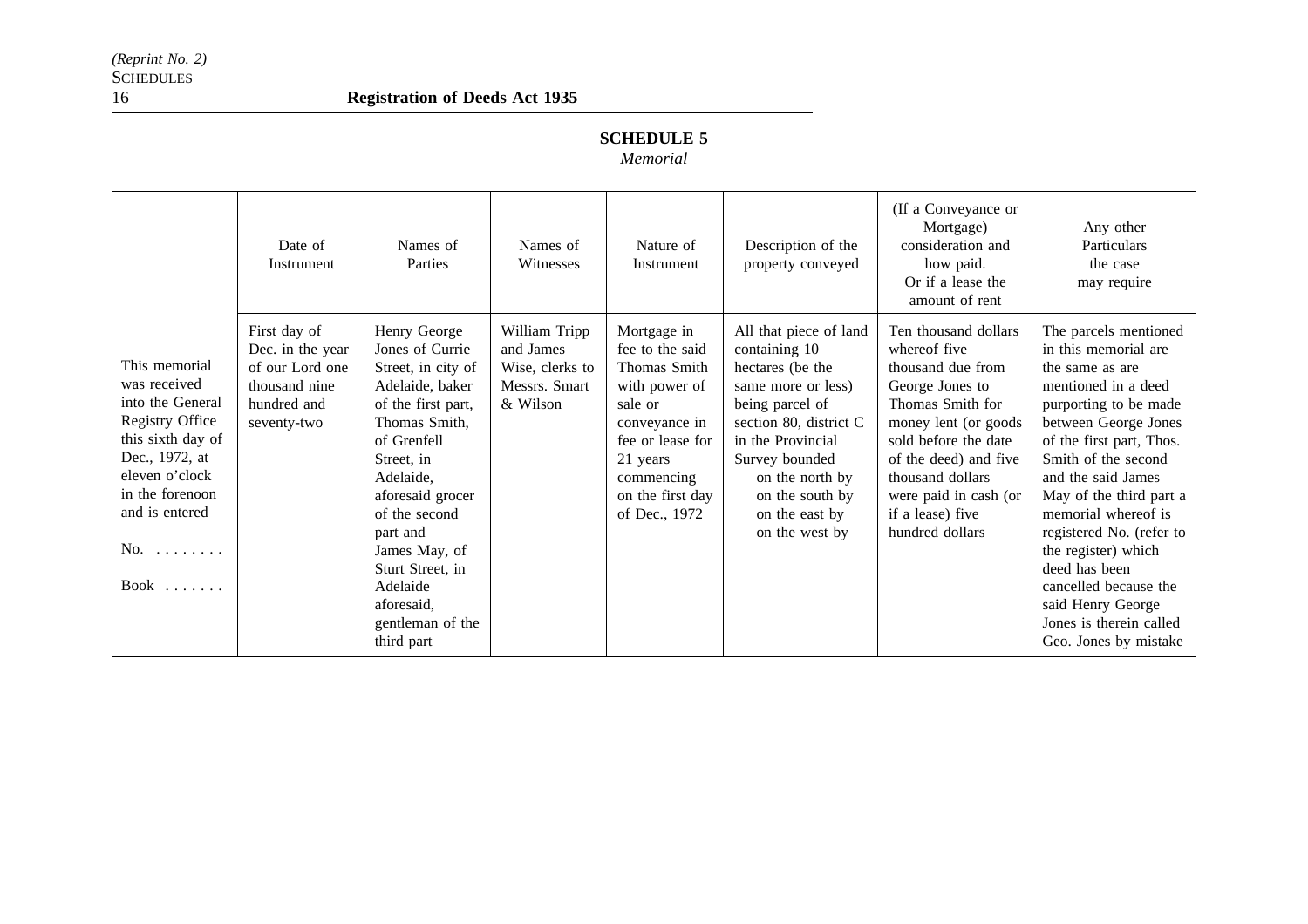| Nature of<br>Instrument | By Whom Given                                            | To Whom Given                                     | Amount for which the security is given and the<br>consideration thereof                                                                                           |
|-------------------------|----------------------------------------------------------|---------------------------------------------------|-------------------------------------------------------------------------------------------------------------------------------------------------------------------|
| Warrant of<br>Attorney  | James Williamson<br>of Sturt Street<br>Adelaide optician | William Wise of<br>Islington Village<br>plasterer | \$400 for principal and interest due on a bill of<br>exchange drawn by the said William Wise upon<br>and accepted by the said James Williamson and<br>now overdue |

# **SCHEDULE 6**

# **SCHEDULE 7**

Memorandum—A deed (or an agreement, or writing, as the case may be), dated (here insert date), between or under the hand and seal of, or purporting to be (as the nature of the case may require), or a map or plan of (here shortly specify the subject represented), is this day of day of (here insert date of deposit), received into the General Registry Office for the State of South Australia for deposit, and the same is deposited accordingly, and marked "No. of fermioness" (here insert number and year).

(Signed) Registrar-General or Deputy Registrar-General of Deeds

\*\*\*\*\*\*\*\*\*\*